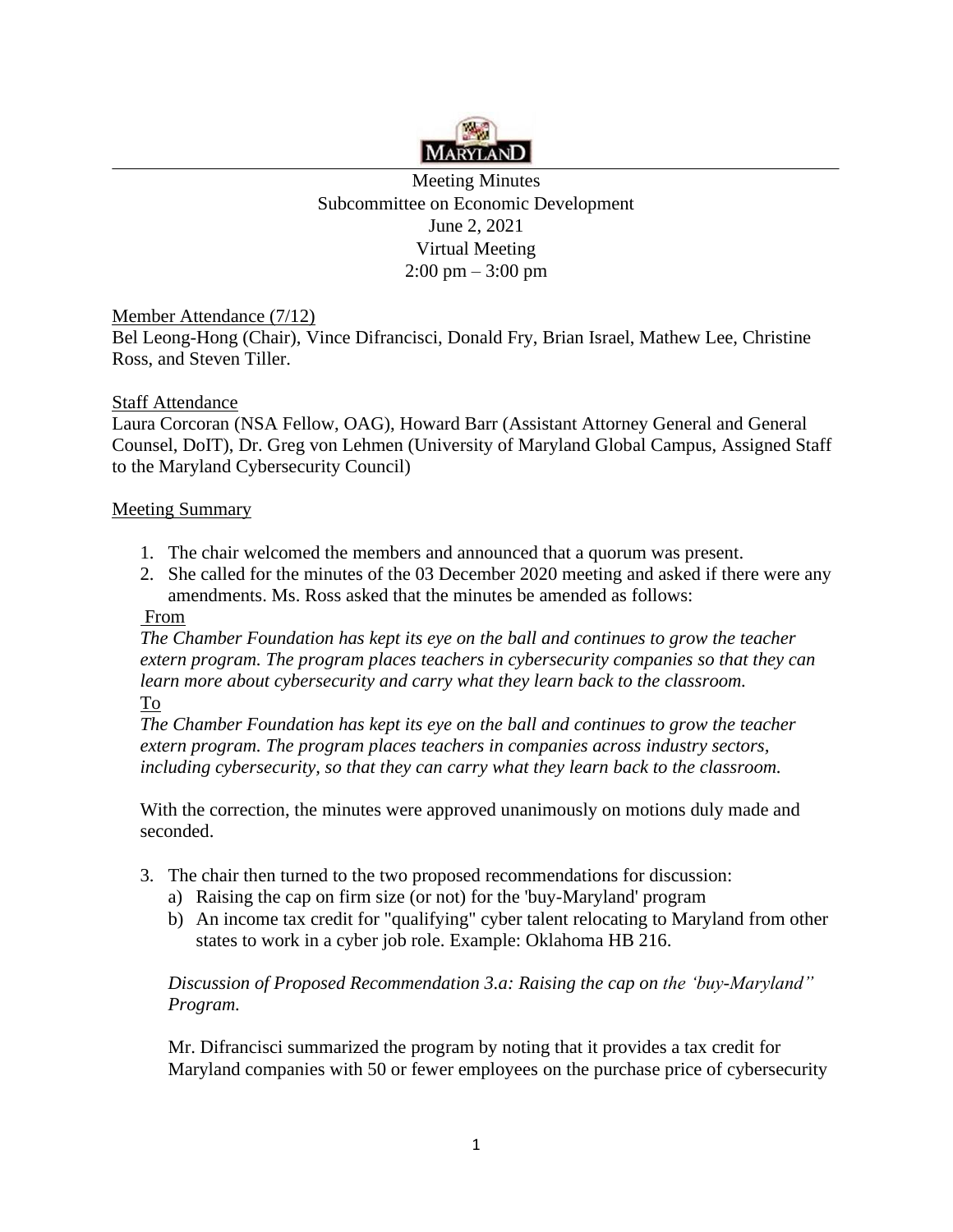goods and services from qualified Maryland cybersecurity companies. The State has made \$4 million available for the credit on a first-come/first-serve basis.

Mr. Israel observed that the program should be viewed as a way of giving small companies a leg up. It should be used to help early-stage companies acquire that first large company as a client. This makes it easier for them raise additional capital and supports business development within the State. At the same time, large companies that take on the risk of engaging with new firms should be compensated. The tax credit would do that. For these reasons, the cap is too low and should be raised to permit large firms to participate.

Ms. Leong-hong agreed that such a low cap would not serve the policy goals that Mr. Israel described. However, she asked why the program was originally established and why the cap is so low.

**Resolution**: With the agreement of the participating members, the proposed recommendation was referred for further research.

**Related Action:** Mr. Difrancisci agreed to research the history of the program and to report back to the subcommittee at its next meeting.

## *Proposed Recommendation 3.b: An income tax credit for "qualifying" cyber talent relocating to Maryland from other states to work in a cyber job role.*

Ms. Leong-hong observed that the State suffers from a shortage of cybersecurity talent and mentioned Senator Hester's SB 902 last session that was aimed at this challenge. Ms. Leong-hong also noted that there were initiatives at the county level.

Ms. Ross pointed out that a chokepoint in the talent pipeline is the lack of K12 teachers who can offer courses in cybersecurity. In this connection, she mentioned that the Maryland of Commerce Foundation conducts an extern program that connects teachers with companies to get hands-on experience in their field. It enables teachers to grow and to share what they learn with other teachers. Cybersecurity is one of the fields that the program focuses on. Participating teachers receive a \$6,500 stipend and PD credit. In 2021, 25 Maryland K12 teachers have been placed in various companies as externs.

Ms. Leong-hong referenced the workforce needs report of the Fort Meade Alliance and how that report lays out strategies like the Foundation's for increasing the number of professionals in STEM fields generally. But she noted that COVID has accelerated the trend toward remote work and asked whether Maryland firms are increasingly able to fill open positions by recruiting workers that live elsewhere.

In answer to the question, Mr. Difrancisci observed that companies that do business with the federal government must have onsite employees. This is certainly true of classified work. Firms that work in the commercial space are better able to staff their cybersecurity positions by recruiting remote workers.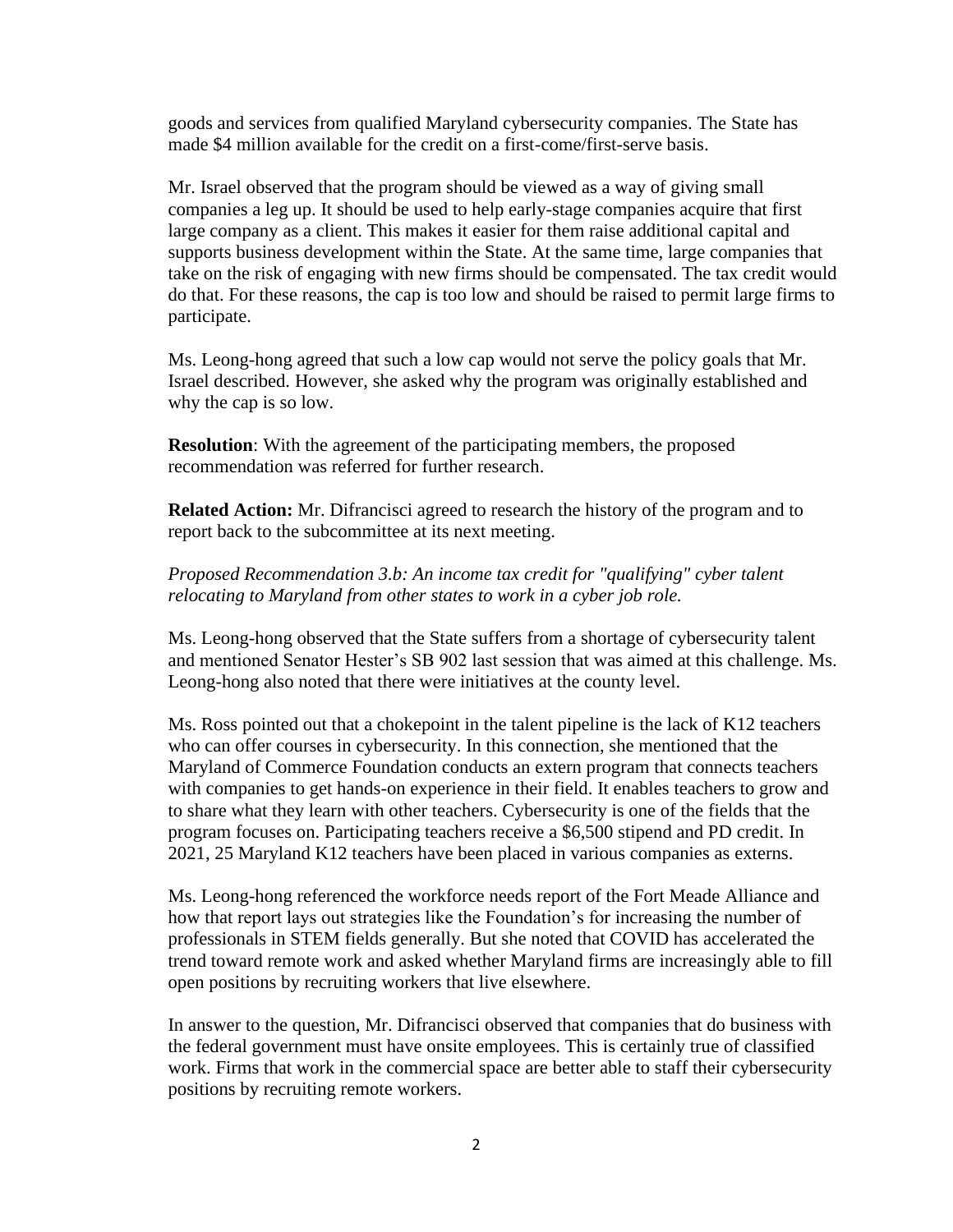Mr. Israel acknowledged that COVID had produced a shift but stated that incentivizing people to live in Maryland has significant follow-on benefits to the State in terms of home ownership, local shopping, and tax payments. He did not see the solution as either/or. He asked why an incentive program could not be part of the strategy to attract talent live in the State.

Mr. Difrancisci agreed that some type of incentive program could be part of a solution set for the State. But he recommended that there be a focus on creating opportunities for citizens who are under-represented in cybersecurity and tech sector jobs generally. Ms. Leong-hong expressed strong support for initiatives of this type.

Ms. Ross suggested that the subcommittee and the Council would accomplish more if it could work with the Governor's Workforce Board. She noted that part of the solution is for companies to retool their job descriptions to focus on competencies rather than on degrees, to identify basic jobs as entry points where deep skills or a degree are not needed, and to participate in apprenticeship programs.

Ms. Leong-hong suggested that the State Departments of Commerce and Labor could facilitate the transition of firms to state job requirements in terms of competencies rather than degrees. Mr. Difrancisci observed that companies in fact are already making this transition. He stated that more funding for internships and apprenticeship could be consequential for the State in moving under-represented groups into the tech workforce. Ms. Leong-hong agreed that crafting such a recommendation might be worth considering.

Ms. Leong-hong asked whether there were other ideas that members had.

Mr. Lee mentioned that TEDCO's cyber fund is not well understood and that perhaps more could be done to advertise it. Ms. Leong-hong stated that Mr. Stovall would be the best person to explain the cyber fund and the needs that TEDCO has.

**Action**: Mr. Stovall be invited to make a presentation at the next meeting on TEDCO and its cyber fund.

Mr. Lee also asked how the subcommittee could work with the county economic development corporations. Ms. Leong-hong suggested that several of the county economic development staff be invited to describe their initiatives to inform the subcommittee's own policy deliberations.

**Action**: Dr. von Lehmen will coordinate with subcommittee members to extend invitations to present at the next meeting.

To bring the discussion of the second proposed recommendation to a close, Ms. Leonghong asked if there were any further comments.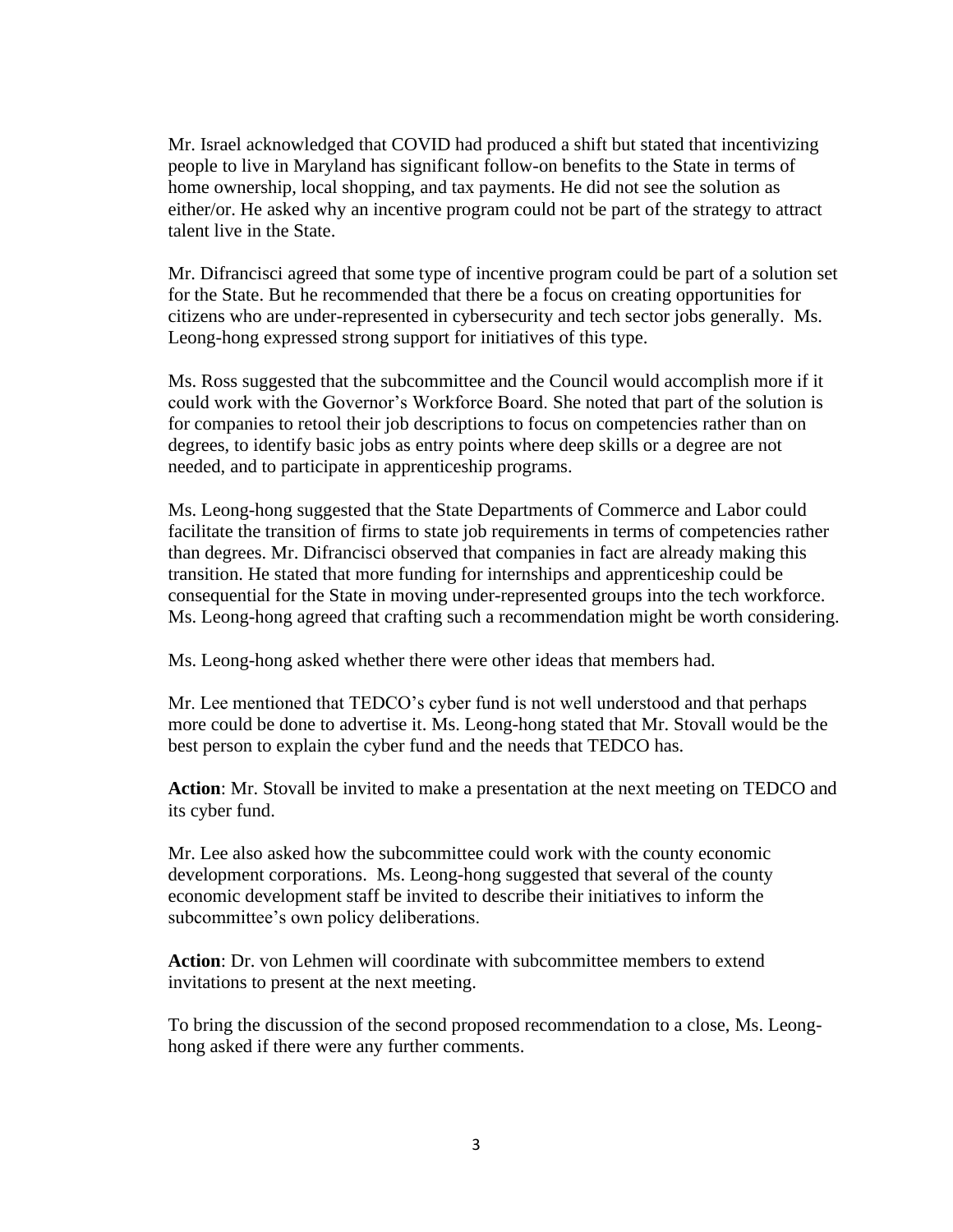Addressing the income tax credit as the incentive, Mr. Tiller observed that now is not the best time to propose measures that would reduce State revenues. He also doubted that he that a tax credit of the level offered by Oklahoma would have any recruitment power, but acknowledged that other incentives, like a student loan forgiveness program, potentially could incentivize relocation. More generally, however, he agreed with others that the better strategy is to invest in training and education opportunities of the Maryland residents who are not well represented in tech fields.

**Resolution and action:** The subcommittee agreed to commit the proposed recommendation to further study, considering the views expressed.

Before moving to the next agenda item, Ms. Leong-hong reiterated the importance of the subcommittee collaborating with Senator Hester's subcommittee. Mr. Difrancisci agreed, noting that a strong workforce is key to developing, attracting, and retaining cybersecurity firms in the State.

4) Other business. Ms. Leong-Hong asked the NSA Fellow, Laura Corcoran, to comment on recent cybersecurity events. She discussed how ransomware had evolved to double extortion, the Colonial Pipeline attack, the recent presidential Executive Order on cybersecurity, and the GAO report on cyber insurance. She noted that the trend is for attackers to determine who has insurance and to price their ransom accordingly.

Mr. Tiller noted that as a tactic this is similar to how attorney's pursue injury cases, calibrating the damages to the level of insurance. He also observed that technology companies are seeking endorsements from insurance companies to the effect that if a firm purchases the vendor's technology, they will obtain a lower rate for their cybersecurity insurance. This incentivizes firms to invest in cybersecurity.

Ms. Leong-hong observed that the CMMC certification program was having a similar impact on firms wanting to compete for DoD contracts. Mr. Difrancisci stated that DoD has a grant program to support the certification process and suggested that the subcommittee might consider learning more about the program and possibly advocate for more funding. Ms. Leong-hong agreed that it would be important to obtain the details about the program first before plotting a course of action.

Ms. Leong-Hong thanked Ms. Corcoran for her comments and recapped the action items from the meeting:

- Mr. Difrancisci to research the history of the 'buy-Maryland' program and to report back to the subcommittee at its next meeting.
- Mr. Stovall to be invited to make a presentation at the next meeting on TEDCO and its cyber fund.
- Dr. von Lehmen to coordinate with subcommittee members to extend invitations to present at the next meeting.
- Subcommittee to further study the value of offering incentives to attract cyber talent from other states to relocate to Maryland and what the best incentives might be.